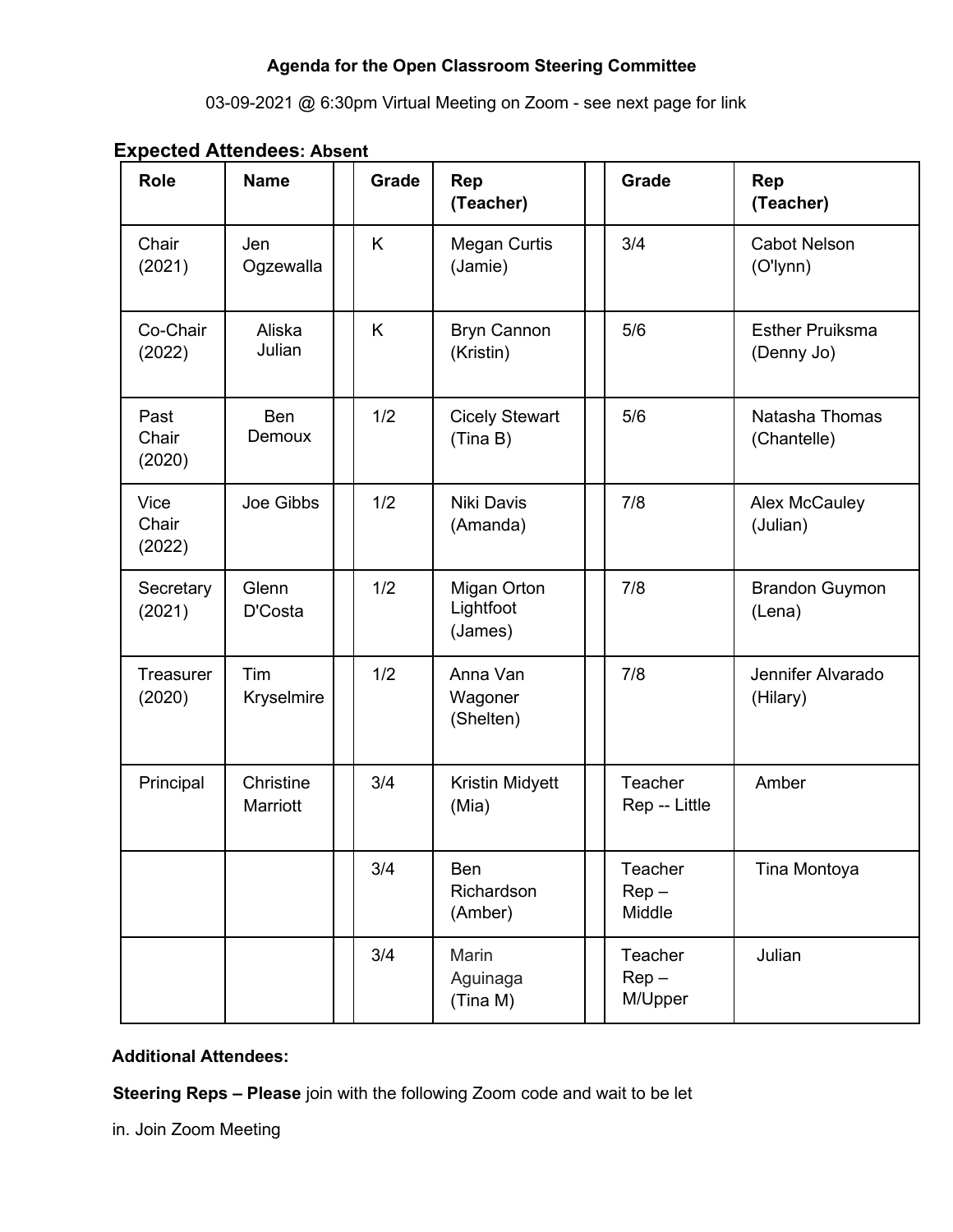#### https://slcschools-org.zoom.us/j/99453885727?pwd=bEN3SDlMaGhENlV0aFhUdnRydUV3UT09 Meeting ID: 994 5388 5727 Passcode: OC123

#### **Introductions**

 $\triangleright$  For this meeting, we will do brief introductions. Just your name and kid(s).

#### **Calendar Items**

 $\triangleright$  There will be an opportunity to share upcoming events and calendar items with the community at each meeting. Reps should then share this information with their classes.

| <b>Date</b>   | <b>Event</b>                                 | <b>Comments</b>        |
|---------------|----------------------------------------------|------------------------|
| 05/07/2021    | <b>Virtual Art Stroll and Talent</b><br>Show |                        |
| 05/31/2021    | <b>Memorial Day</b>                          |                        |
| 06/04/2021    | 8th Grade Graduation                         |                        |
| 06/01 - 06/03 | <b>Silent Auction</b>                        | More details to follow |
| 06/05/2021    | Walk-A-Thon                                  |                        |
| 06/07/2021    | Last Day of School                           |                        |

## **Acknowledgments**

 $\triangleright$  At each meeting, we take time to make public acknowledgments of successes and exceptional people and efforts within the community

| <b>Given By</b> | <b>Given To</b> | <b>Comments</b> |
|-----------------|-----------------|-----------------|
|                 |                 |                 |
|                 |                 |                 |

# **PFOE Budget Report – Treasurer**

# **Discussion/Voting Items**

- New Steering Exec Vote
	- Maile Cowley, Josceline Mascarenhas, Alejandra Acosta, Trista Emmer, and Cabot Nelson
- 2021-2022 Budget Vote